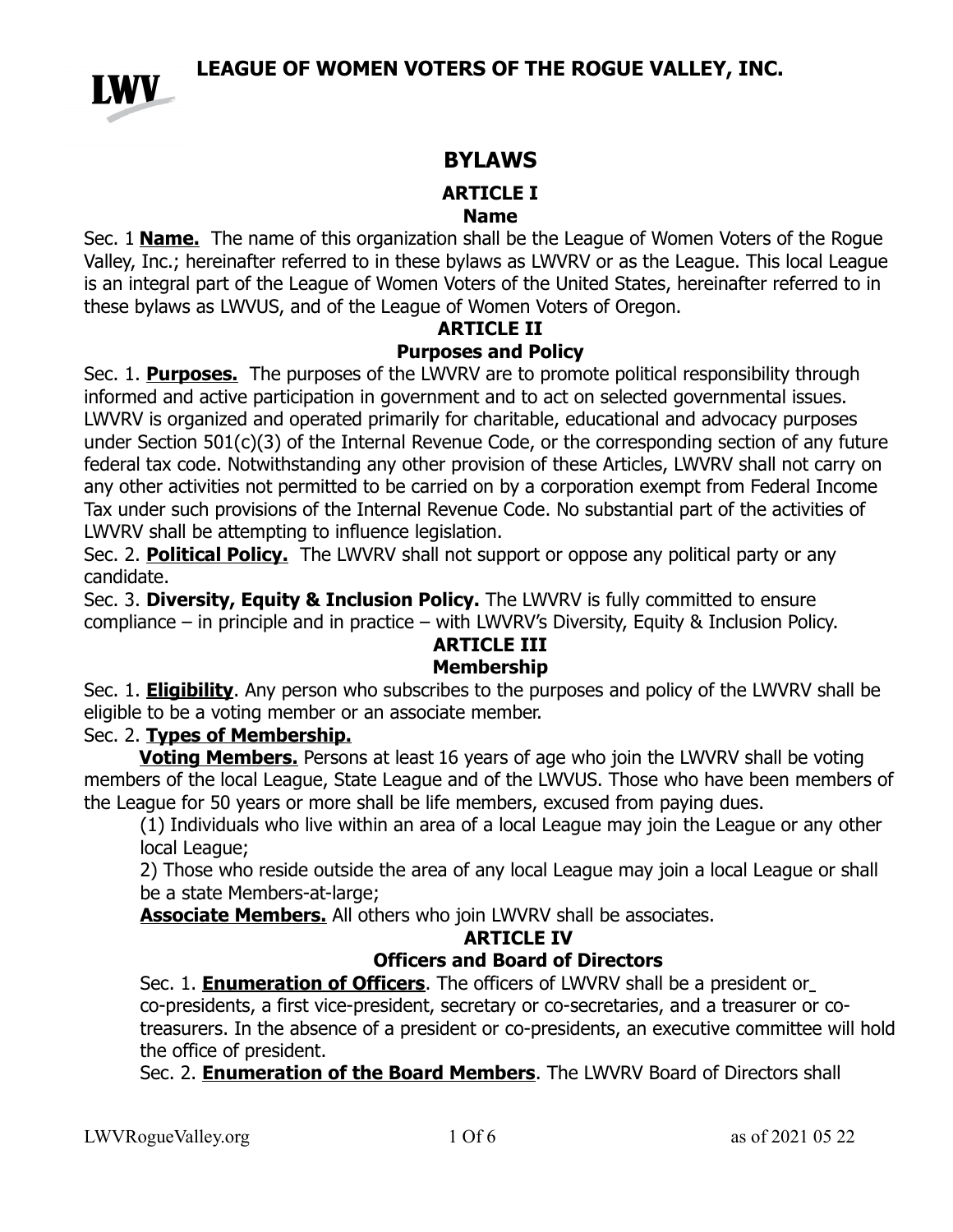

consist of the officers of the LWVRV, not more than six elected directors and not more than six appointed directors.

Sec. 3. **Election of Officers and Directors of the Board of Directors**. The officers shall be elected by the general membership for a term of two years at the Annual Meeting, and shall assume office at the end of the Annual Meeting. The president or co-presidents, and the first vice-president, secretary or co-secretaries, and treasurer or co-treasurers shall be elected in even numbered years. Directors shall be elected by the general membership at each annual meeting and shall serve a term of two years, taking office on June  $1<sup>st</sup>$ . Sec. 4. **Executive Committee**. In place of a president, an executive committee, consisting of no fewer than three members selected by the nominating committee and placed on the slate to be elected at the Annual Meeting. The newly elected Board may select no more than 2 additional members to serve on the executive committee. **Revised** 

### **May 2013**

The executive committee shall have such usual powers of supervision and management, as may pertain to the office of president and shall perform such other duties as may be designated by the board.

Sec. 5. **Number, Selection and term of Office of Appointed Directors**. The elected officers and directors shall appoint such additional directors, not exceeding six, as they deem necessary to carry on the work of the LWRV. The term of office of the appointed directors shall expire concurrently with the term of office of the elected directors. Sec. 6. **Qualifications.** No person shall be elected or appointed or shall continue to serve as an officer or director of this corporation who is not a voting member of the LWVRV. Sec. 7. **The President**. The president shall preside at all meetings of the corporation and of the LWVRV Board of Directors. The president may, in the absence or disability of the treasurer, sign or endorse checks, drafts and notes. The president shall be, ex-officio, a member of all committees except the Nominating Committee, and shall have the usual powers of supervision and management, as may pertain to the office of the president, and perform such other duties as may be designated by the LWVRV board. The past president may be a member of the board a year after she/he serves as president to preserve continuity and help the new president or executive committee.

Sec. 8. **The Vice President**. The vice-president shall, in the event of the absence, resignation, disability, or death of the president, possess all the powers and perform all the duties as president.

Sec. 9. **The Secretary or Co-Secretaries**. The secretary or co-secretaries shall keep minutes of the meetings of the LWVRV Board of Directors and the Annual Meeting, shall notify all officers and director of their election; shall sign with the president all contracts and other instruments so authorized by the LWVRV Board; and shall perform such other functions as may be incident to the office.

Sec. 10. **The Treasurer or Co-Treasurer**. The treasurer or co-treasurers shall collect and receive all monies, shall be custodian of these monies, shall deposit them in a bank or banks designated by the LWVRV Board of Directors, and shall disburse the same only upon order of the LWVRV Board. The treasurer shall present statements to the LWVRV board and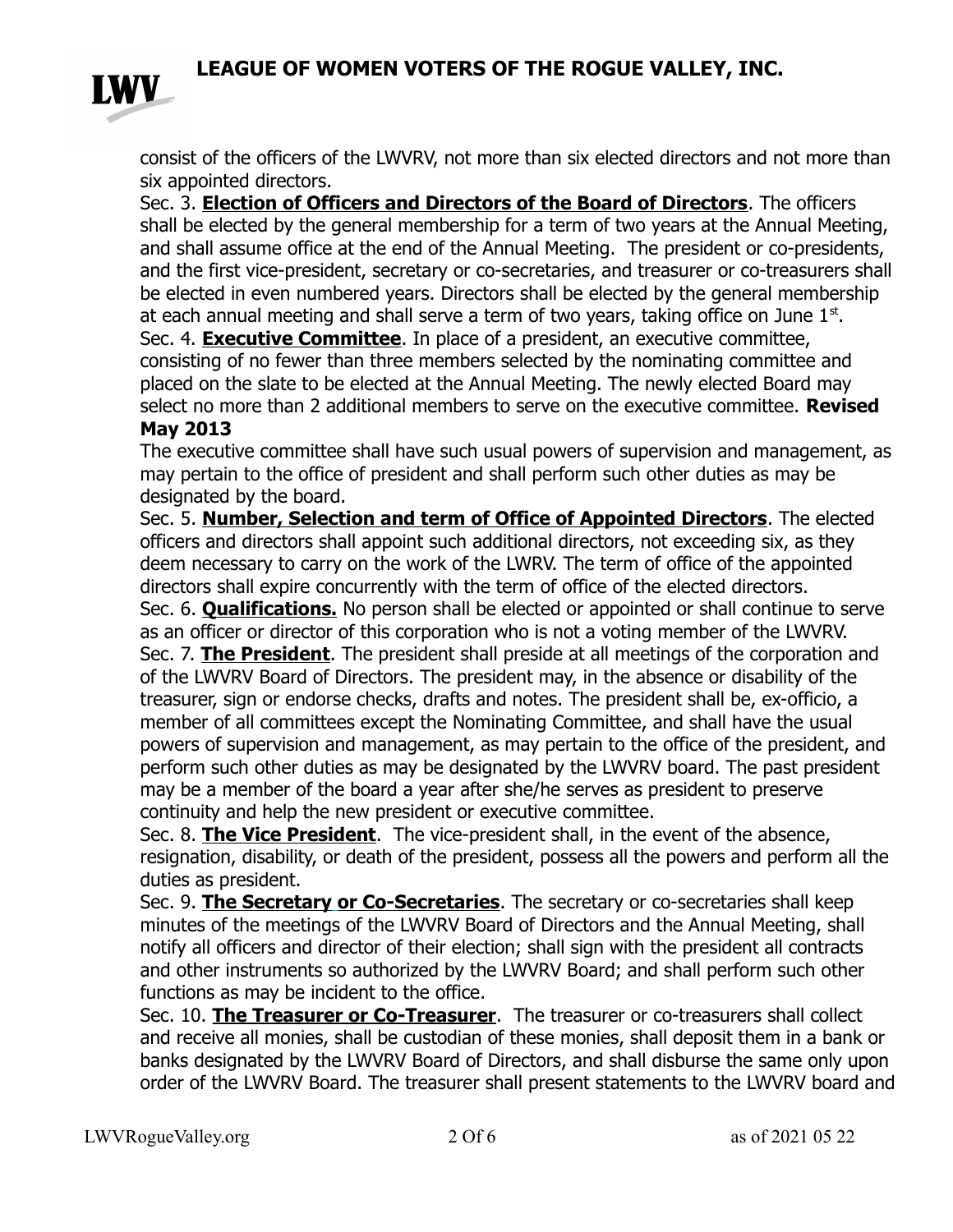

membership at regular meetings and the annual report to the Annual Meeting. Sec. 11. **Resignation and Removal of Officers and Directors**. Three consecutive absences from a board meeting by any member without valid reason, as determined by the board, shall constitute a resignation. Failure to observe the procedures outlined in Article V, Sec. 2, when a board member has a conflict of interest with the LWVRV will result in the board member's resignation or removal. Any officer or board member may be removed for cause, as determined by the Board, by a two-thirds (2/3) vote of the Board of Directors.

### **ARTICLE V**

### **LWVRV Board of Directors' Operations**

Sec. 1. **Powers and Duties**. The LWVRV Board of Directors shall have full charge of the property and business of the corporation with full power and authority to manage and conduct the same, subject to the instructions of the membership. The LWVRV board shall plan and direct the work necessary to carry out the program on national, state and local governmental matters as adopted by the membership. It shall accept responsibility delegated to it by the Board of Directors of the LWVOR for carrying out the program. The LWVRV board shall have authority where circumstances require, to make reasonable and prudent adjustments in the existing budget approved at the Annual Meeting to implement, so far as feasible, the general emphasis of the budget. The LWVRV board shall create and designate special committees, as it deems necessary.

Sec. 2. **Conflict of Interest**. A conflict of interest is not cause for a board member's resignation if the following procedure has been observed:

- a. The material facts of the activity have been disclosed to the Board of Directors.
- b. The activity is not contrary to the interests, financial or otherwise, of the League of Women Voters of Rogue Valley.
- c. The Board of Directors approves, by a majority vote, of the board member's activity.
- d. Any board member who has material interest in a specific issue shall not vote on matters relating to that issue.

Sec. 3. **Regular Board Meetings**. There shall be at least eight (8) regular meetings of the LWVRV Board of Directors annually. The president shall notify each member of the board of all regular meetings. No action taken at any regular LWVRV board meeting attended by a majority of the members of the board shall be invalidated because of the failure of any member or members of the board to receive notice.

Sec. 4. **Special Meetings**. The president may call special meetings of the LWVRV Board of Directors and shall call a special meeting upon the request of five members of the board. Members of the board shall be notified of the time and place of special meetings by telephone, email, letter sent at least six days prior to such meeting.

If an occasion arises which necessitates immediate action, remote communications (e-mail, teleconferencing, telephone) may be utilized to make a decision. In this case, the 6-day requirement for special meetings is waived. All LWVRV board members shall be notified of the meeting and its purpose by e-mail or telephone. Before any decision can be made, all members must be given an opportunity to participate in a remote discussion. A simple majority of all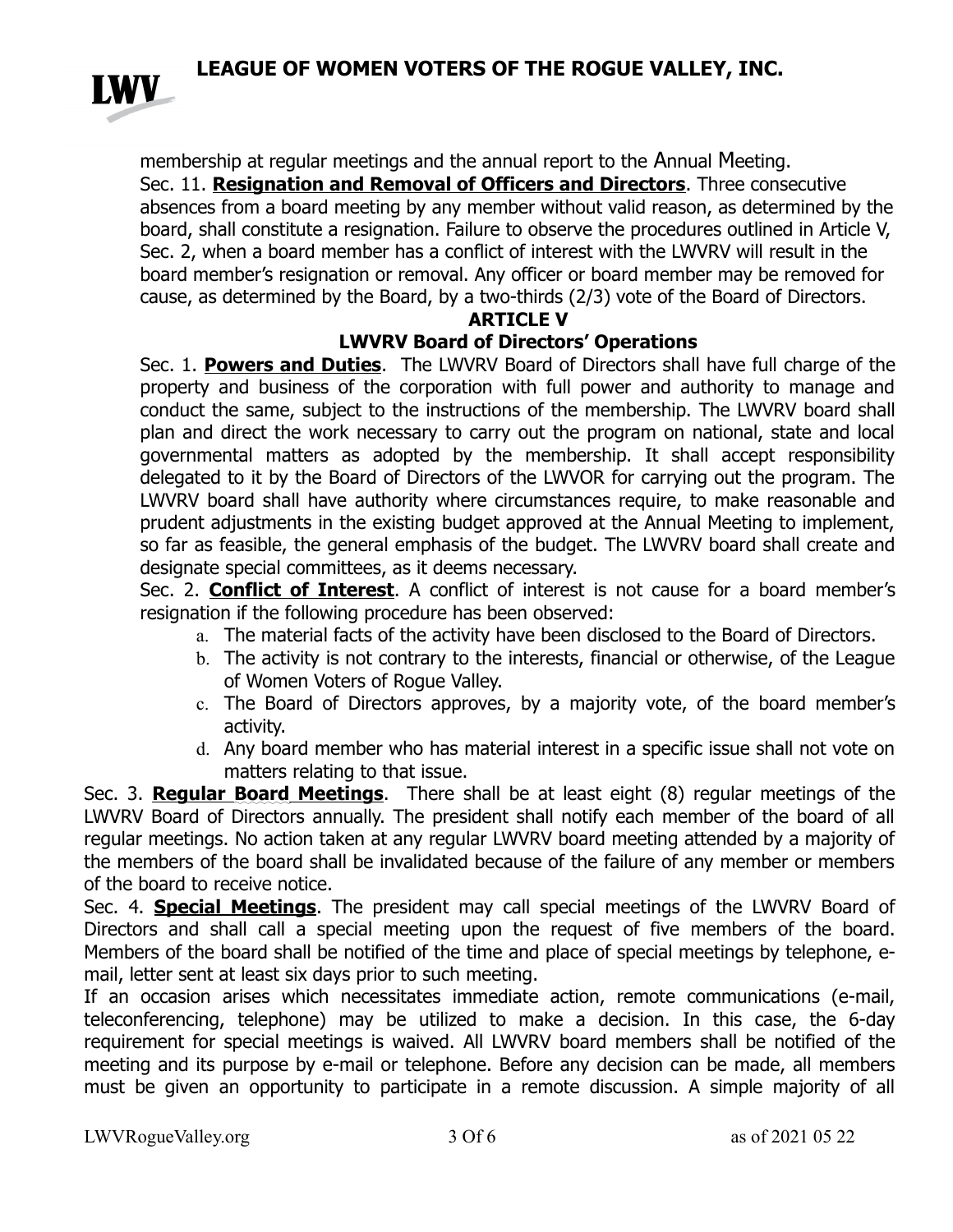

LWVRV board members is required for approval or disapproval. In the case of e-mail, response must be made within 24 hours of the notice. The president shall fully inform all board members of the results before acting on the vote. Results of e-mail or teleconference voting shall be reported at the next regular board meeting and recorded in the minutes.

Sec. 5. **Membership General Meetings**. The LWVRV Board of Directors shall determine the times and place of membership **general** meetings.

Sec. 6. **Annual Meeting**. The board of the LWVRV shall call an Annual Meeting before May 31, the exact date to be determined by the board. If circumstances do not allow for in-person attendance, remote communications (such as vote-by-mail, telephone, video- and teleconferencing) may be utilized to conduct the Annual Meeting. The Annual Meeting shall:

- a. Adopt a local program for the coming year.
- b. Elect officers, directors, and three members of the Nominating Committee (chair and two members);
- c. Adopt an adequate budget; and
- d. Transact such other business as may properly come before it.

Sec. 7. **Quorum**. A majority of the members of the LWVRV Board of Directors shall constitute a quorum. Twenty-five present (25%) of the current membership shall constitute a quorum at all membership meetings of the LWVRV.

## **ARTICLE VI**

## **Financial Administration**

Sec. 1. **The Fiscal Year**. The fiscal year of the LWVRV shall commence on the first day of July each year.

Sec. 2. **Dues**. The amount of the dues of the LWVRV shall be determined by a vote of the members at the Annual Meeting, if the board has recommended a dues change.

Sec. 3. **Budget**. A budget for the ensuing year shall be submitted by the Board of Directors to the Annual Meeting for adoption. The budget shall be sent to the membership four weeks before the Annual Meeting. The budget shall include support for the work of the League as a whole.

Sec. 4. **Budget Committee**. A Budget Committee shall be appointed by the Board of Directors at least four months prior to the Annual meeting to prepare a budget for the ensuing year. The treasurer or co-treasurers shall be, ex-officio members of the Budget Committee, but shall not be eligible to serve as chair.

Sec. 5. **Independent Review**. The Board of Directors shall provide for an annual independent review of the books of the treasurer, which shall be made within the two weeks following the end of the fiscal year.

## **ARTICLE VII**

### **Nominations and Elections**

Sec. 1. **Nominating Committee**. The Nominating Committee shall consist of five members, two of whom shall be members of the LWVRV Board of Directors. The chair and two members, who shall not be members of the LWVRV Board of Directors, shall be elected by membership at the Annual Meeting for a one-year term. Nominations for these offices shall be made by the current Nominating Committee. The Board of Directors shall appoint the other members for a one-year term, immediately following the Annual Meeting. Any vacancy on the Nominating Committee shall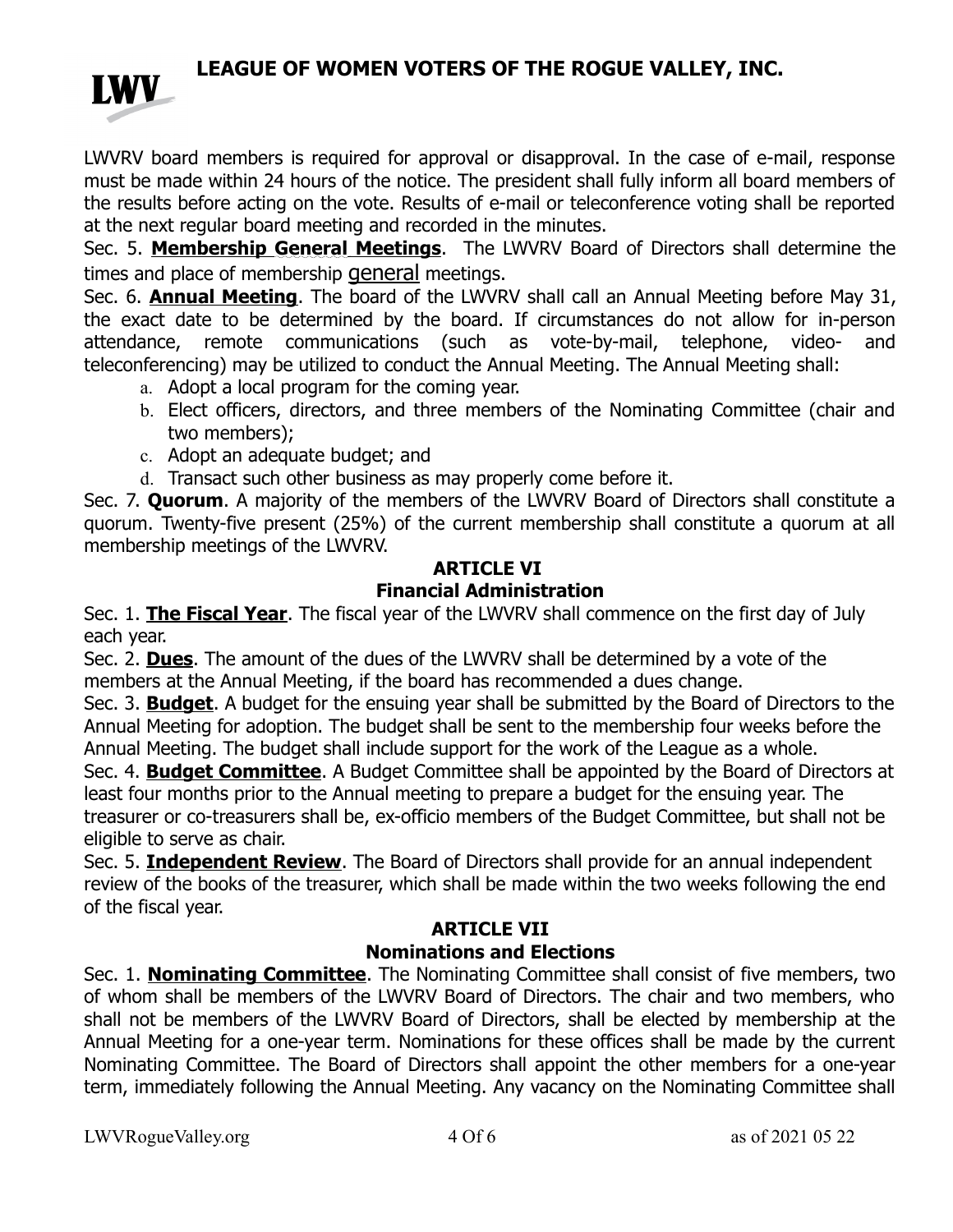

be filled by the Board of Directors. In the event a vacancy occurs in the chair position of the Nominating Committee, the LWVRV Board of Directors shall designate an off-board member to serve in this capacity. Any voting member may send suggestions for nominations for officers and directors to this committee.

Sec. 2. **Report of Nominating Committee and Nominations from the Floor**. The report of Nominating Committee of its nominations for Officers, Directors, and members of the succeeding Nominating Committee shall be sent to all members four weeks before the date of the Annual Meeting. The report of the Nominating Committee shall be presented to the Annual Meeting. Immediately following the presentation of this report, nominations may be made from the floor by any voting member, providing the consent of the nominee shall have been secured.

Sec. 3. **Elections.** The elections shall be by ballot provided that when there is but one nominee for each office, the secretary may be instructed to cast the ballot for every nominee. A majority vote of members present and voting shall constitute an election. Absentee or proxy voting shall not be permitted.

Sec. 4. **Vacancies**. Any vacancy, other than in the office of the president, may be filled until the next annual meeting by a majority vote of the remaining members of the LWVRV Board of Directors. In filling the vacancy, the LWVRV Board of Directors shall consider names submitted by the Nominating Committee.

#### **ARTICLE VIII The Program**

Sec. 1. **Authorization**. The governmental principles adopted by the national convention and supported by the League as a whole, constitute the authorization for the adoption of the Program. Sec. 2. **Program**. The program of the LWVRV shall consist of the following:

- a. Action to protect the right to vote of every citizen;
- b. Those governmental issues chosen for concerted study and action; and
- c. Encouragement of informed and active participation of citizens in government.

Sec. 3. **Adoption**. The Annual Meeting shall act upon the program using the following procedures:

- a. The Board of Directors shall consider the suggestions sent by voting members two months prior to the Annual Meeting and shall formulate a proposed program.
- b. The proposed program shall be sent to all members four weeks before the Annual Meeting along with a list of program items suggested by members but not recommended by the Board of Directors.
- c. A majority vote of voting members present and voting at the Annual Meeting shall be required for adoption of subjects in the proposed program as presented to the Annual Meeting by the Board of Directors. The proposed program may be amended by a majority of those voting at the annual Meeting.
- d. Suggestions for the program submitted by voting members prior to the Annual Meeting but not recommended by the Board of Directors may be considered by the Annual Meeting provided that:
	- 1. The Annual Meeting shall order consideration by majority vote, of those present and voting, and